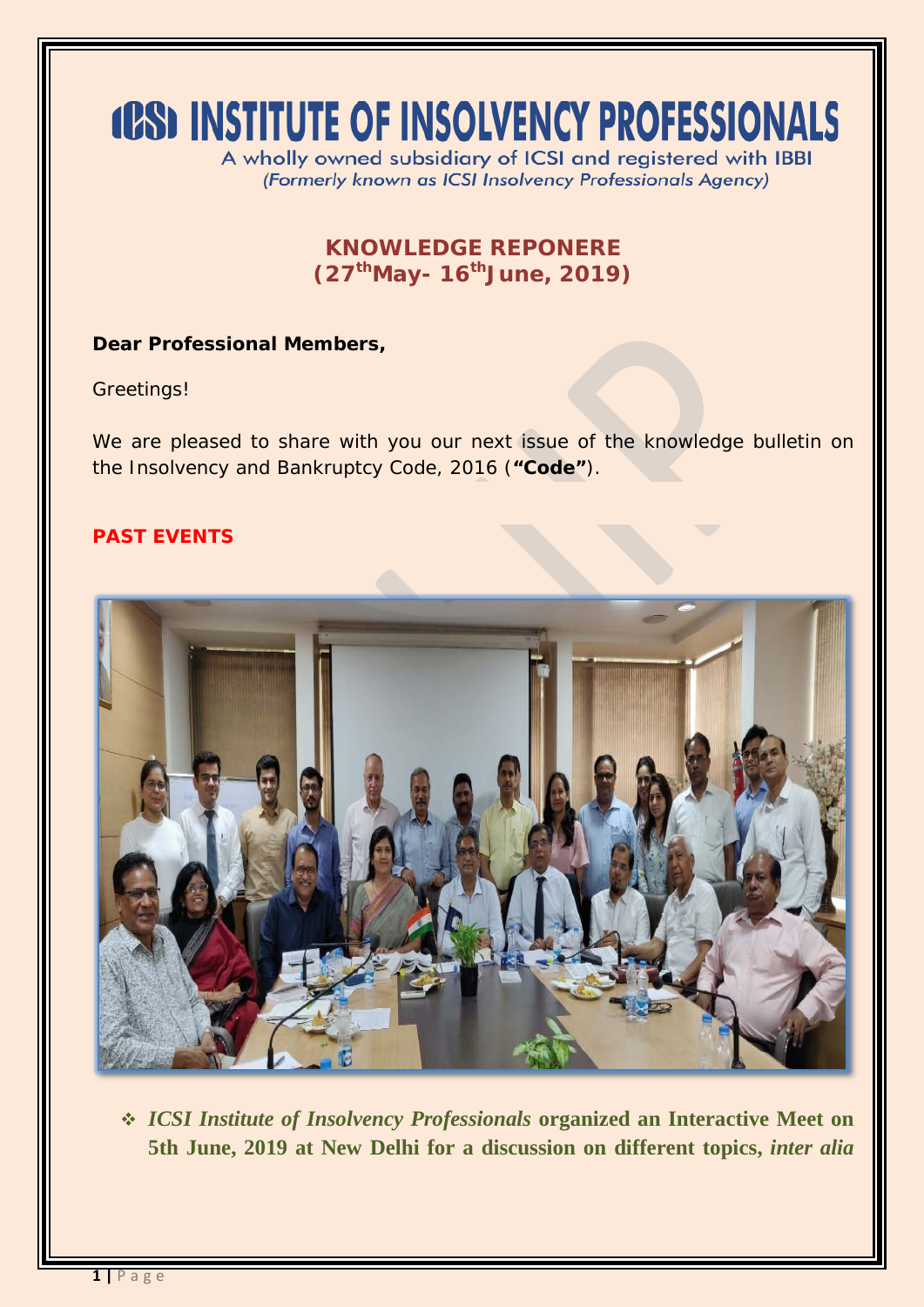**including,** *Challenges that lie ahead for the IBC* **and** *Changes required in the Code, Rules and Regulations.*

The discussions were led by Ms. (CS) Alka Kapoor (CEO, ICSI IIP),Mr. Alok Dhir (Managing Partner, Dhir & Dhir Associates) and Mr. Sanjay Grover (Managing Partner, Sanjay Grover & Associates), and there were about 25 other participants, who shared their respective practical experience and knowledge on the subjects under discussion.

As there were a number of issues to be deliberated, the meeting has been deferred to be held in the second week of July, 2019.

#### **ADMITTED CASES**

Cases under the Code are being filed expeditiously across the various benches of National Company Law Tribunal ("**NCLT**"). The newly admitted cases with regard to CIRP under the Code are provided in the table below:

| S <sub>1</sub><br>No. | <b>Cause Title</b>                                                      | <b>Relevant</b><br><b>Section</b>                                                                                        | <b>NCLT Bench</b> | <b>Amount</b><br>in<br>default<br>as<br>mentioned<br>in<br>application<br>(in Rupees) |
|-----------------------|-------------------------------------------------------------------------|--------------------------------------------------------------------------------------------------------------------------|-------------------|---------------------------------------------------------------------------------------|
| 1.                    | In the matter of<br>Honeycomb<br><b>Technologies</b><br>Private Limited | Section 9 of the<br>Code dealing with<br>initiation<br>the<br><b>of</b><br><b>CIRP</b><br>by<br>operational<br>creditor. | Chennai           | 3.13 Lakhs                                                                            |
| 2.                    | In the matter of<br>Advance<br><b>Sufactants</b><br>India Limited       | Section 7 of the<br>Code dealing with<br>initiation<br>the<br>of<br>CIRP by Financial<br>Creditor.                       | <b>New Delhi</b>  | 157.25 Crores                                                                         |
| 3.                    | In the matter of<br>Marg Limited                                        | Section 7 of the<br>Code dealing with<br>initiation<br>the<br>of<br>CIRP by Financial<br>Creditor.                       | Chennai           | 71.69 Crores                                                                          |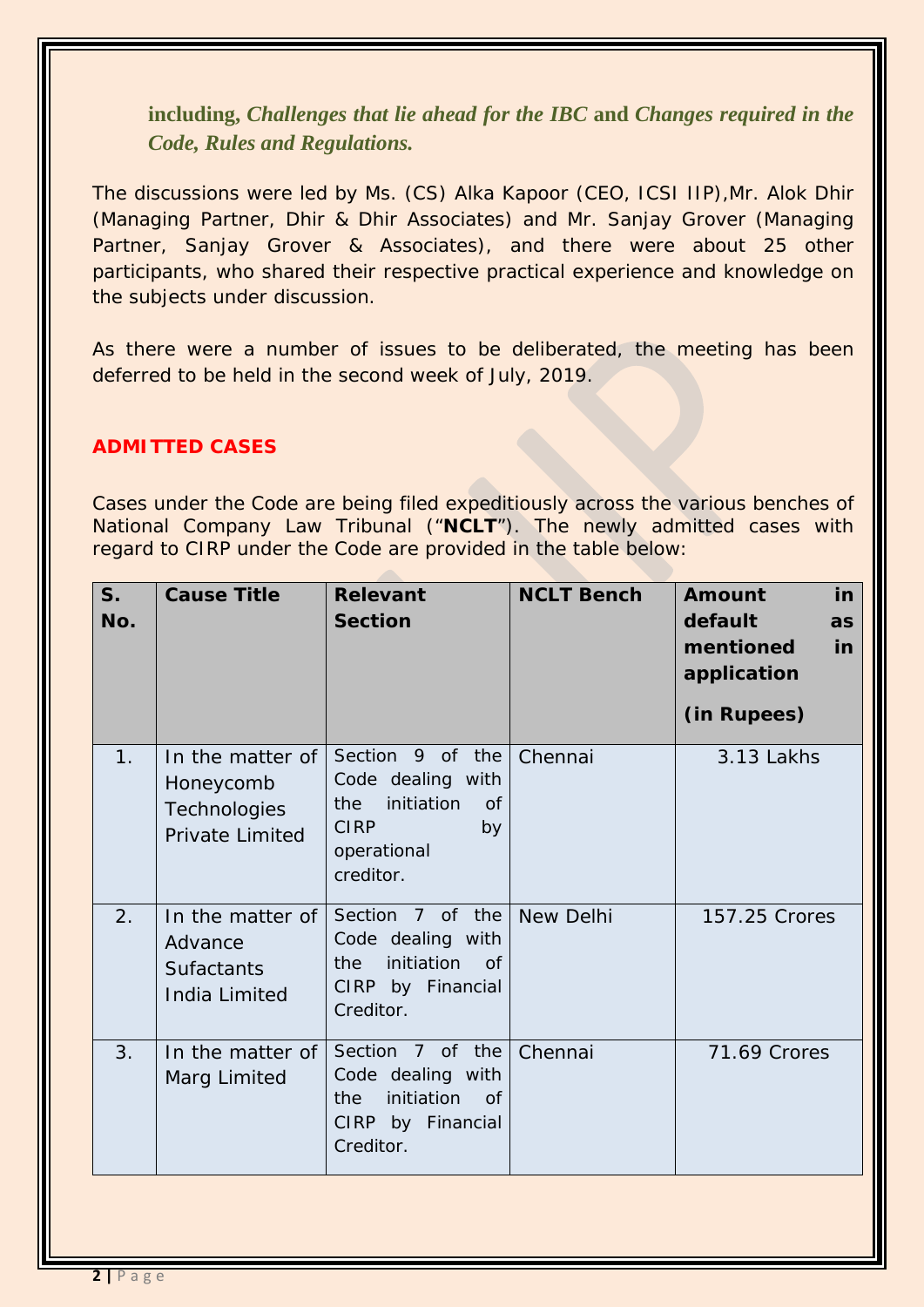| 4. | In the matter of<br>Clean<br>Air<br>AM.<br>Enginering<br>Private Limited | Section 9 of the<br>Code dealing with<br>initiation<br><b>of</b><br>the<br><b>CIRP</b><br>by<br>operational<br>creditor. | Chennai    | 49.94 Lakhs   |
|----|--------------------------------------------------------------------------|--------------------------------------------------------------------------------------------------------------------------|------------|---------------|
| 5. | In the matter of<br>Hirakud<br>Industrial<br><b>Works Limited</b>        | Section 7 of the<br>Code dealing with<br>initiation<br>the<br>0f<br>CIRP by Financial<br>Creditor.                       | Cuttack    | 24.11 Lakhs   |
| 6. | In the matter of<br>Malls<br>B<br>M<br><b>Private Limited</b>            | Section 7 of the<br>Code dealing with<br>initiation<br>the<br><b>of</b><br>CIRP by Financial<br>Creditor.                | New Delhi  | 54.12 Crores  |
| 7. | In the matter of<br>Tripurari Agro<br>(Pvt.) Limited                     | Section 9 of the<br>Code dealing with<br>initiation<br>the<br><b>of</b><br><b>CIRP</b><br>by<br>operational<br>creditor. | Chandigarh | 17.88 Lakhs   |
| 8. | In the matter of<br>Vindhya<br><b>Shree</b><br>Paper Mills Ltd.          | Section 7 of the<br>Code dealing with<br>initiation<br>the<br><b>of</b><br>CIRP by Financial<br>Creditor.                | Mumbai     | 195.05 Crores |
| 9. | In the matter of<br><b>Thiru</b><br>Arooran<br>Sugars Private<br>Limited | Section 7 of the<br>Code dealing with<br>initiation<br>the<br><b>of</b><br>CIRP by Financial<br>Creditor.                | Chennai    | 149.36 Crores |

# **LIST OF COMPANIES THAT HAVE RECENTLY UNDERGONE RESOLUTION**

| In the matter of Dadi Impex Mumbai |            | <b>Bench</b> | <b>Case Title</b> | <b>S.</b><br><b>No</b> |
|------------------------------------|------------|--------------|-------------------|------------------------|
| Pvt. Ltd.                          | 22.05.2019 |              |                   |                        |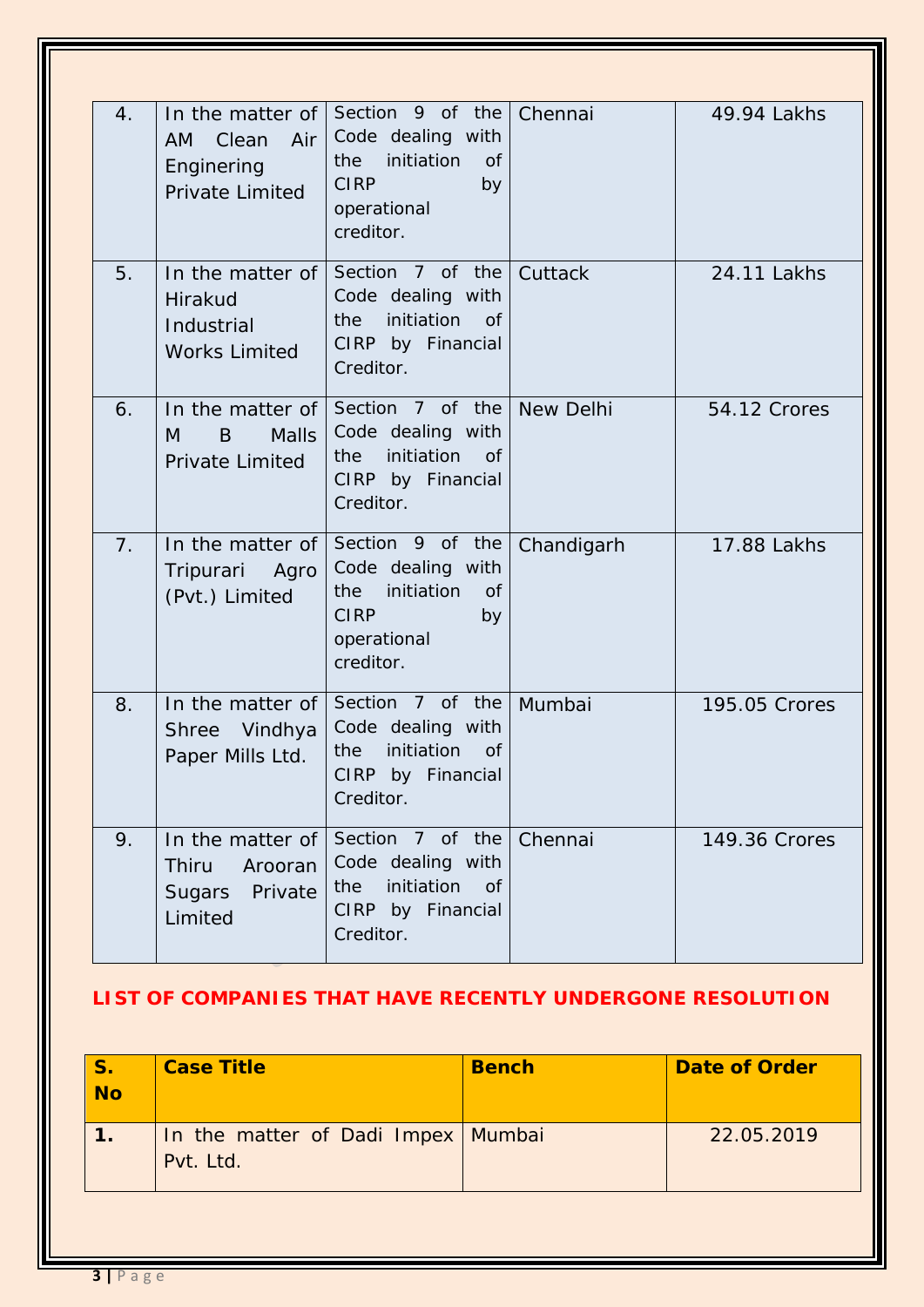| In the matter of Allied Strips New Delhi | 30.05.2019 |
|------------------------------------------|------------|
| Ltd. & Ors.                              |            |

### **LIST OF COMPANIES THAT HAVE RECENTLY UNDERGONE LIQUIDATION**

| $S_{-}$<br><b>No</b> | <b>Case Title</b>                                                                              | <b>Bench</b> | <b>Date of Order</b> |
|----------------------|------------------------------------------------------------------------------------------------|--------------|----------------------|
| 1.                   | In the matter of Infrastructure Guwahati<br>Development Corporation of<br><b>India Limited</b> |              | 30.05.2019           |
| 2.                   | In the matter of K.T.C. Foods   Chandigarh<br><b>Private Limited</b>                           |              | 31.05.2019           |
| 3.                   | In the matter of Fatheypori New Delhi<br><b>Garden Private Limited</b>                         |              | 04.06.2019           |
| 4.                   | In the matter of AKR Holdings<br><b>Private Limited</b>                                        | Chennai      | 07.06.2019           |
| 5.                   | In the matter of Shriramrathi Kolkata<br><b>Steels Private Limited</b>                         |              | 10.06.2019           |

# **BRIEF OF JUDGEMENTS**

| S <sub>1</sub><br>N<br>$\Omega$ . | <b>Case Details</b>                                                                     | Date of<br>Order | <b>Courts</b>                      | <b>Brief</b>                                                                                                                                                                                                                                                                           | <b>Case link</b>                    |
|-----------------------------------|-----------------------------------------------------------------------------------------|------------------|------------------------------------|----------------------------------------------------------------------------------------------------------------------------------------------------------------------------------------------------------------------------------------------------------------------------------------|-------------------------------------|
| 1 <sub>1</sub>                    | Rana Saria<br><b>Poly Pack</b><br>Pvt. Ltd. v.<br><b>Uniword</b><br>sugars Pvt.<br>Ltd. | 04.06.2019       | NCLT,<br>Allahabad<br><b>Bench</b> | In<br>the<br>matter, the RP had v.in/sites/defa<br>sought directions ult/files/Interi<br>from NCLT for<br>conducting an urgent   pdf/169_1.pdf<br>meeting of the COC<br>for a discussion and<br>decision on<br>an<br>urgent Agenda. The<br>period of 270 days is<br>stated to be over, | present https://nclt.go<br>m-order- |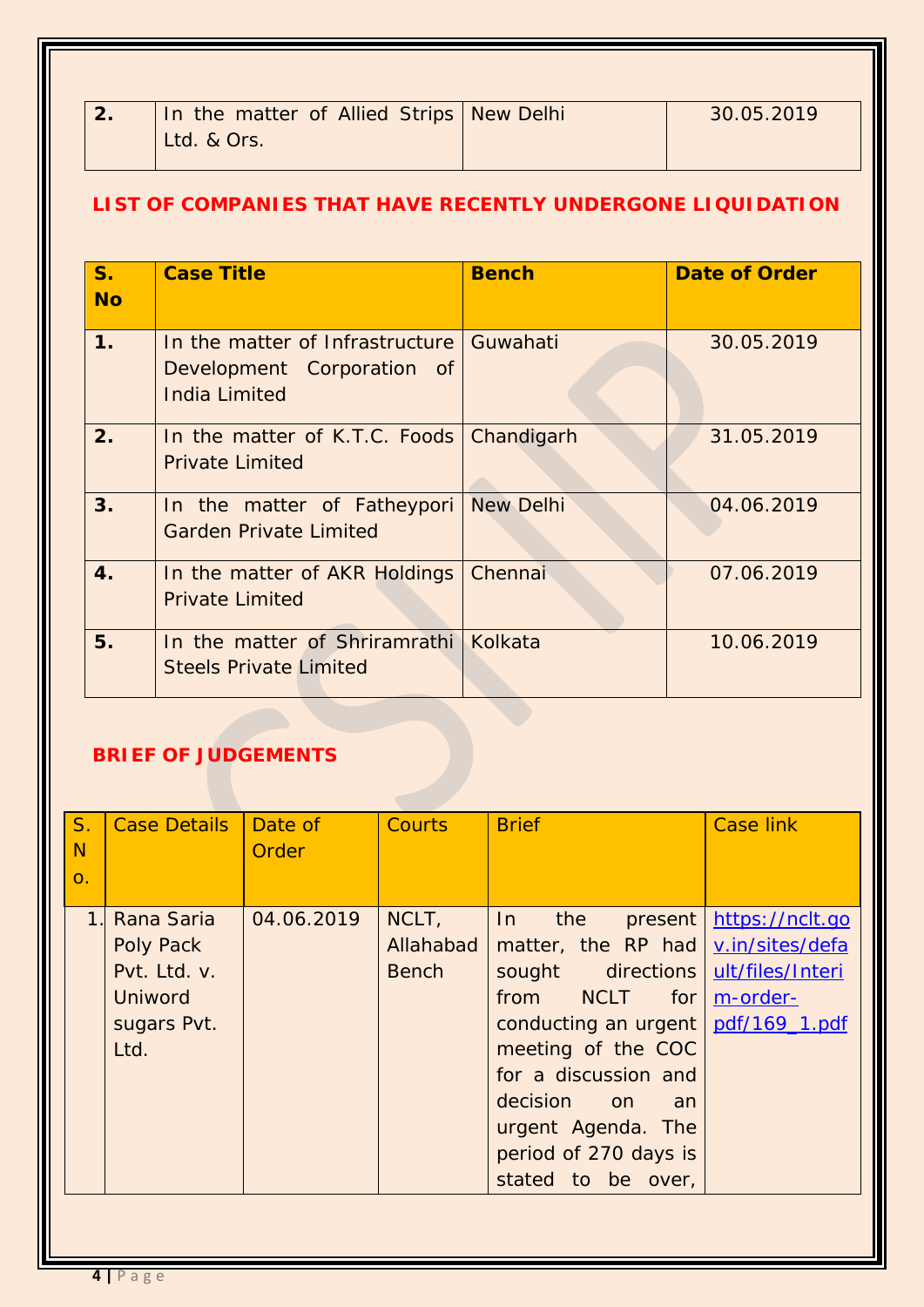|    |                  |                   |              | however, considering                       |                          |
|----|------------------|-------------------|--------------|--------------------------------------------|--------------------------|
|    |                  |                   |              | the fact that the                          |                          |
|    |                  |                   |              | application seeking                        |                          |
|    |                  |                   |              | liquidation is<br>still                    |                          |
|    |                  |                   |              | under consideration,                       |                          |
|    |                  |                   |              | the NCLT permitted                         |                          |
|    |                  |                   |              | the RP and the CoC                         |                          |
|    |                  |                   |              | to continue with the<br><b>CIRP</b><br>for |                          |
|    |                  |                   |              | CD's                                       |                          |
|    |                  |                   |              | safeguarding<br>interest.                  |                          |
|    |                  |                   |              |                                            |                          |
|    |                  |                   |              | Tribunal<br><b>The</b><br>held             |                          |
|    |                  |                   |              | that since the RP has                      |                          |
|    |                  |                   |              | not been discharged,                       |                          |
|    |                  |                   |              | hence, COC cannot                          |                          |
|    |                  |                   |              | treated<br>to<br>be<br>be                  |                          |
|    |                  |                   |              | functus officio till the                   |                          |
|    |                  |                   |              | order for liquidation                      |                          |
|    |                  |                   |              | is passed.                                 |                          |
| 2. | <b>IDBI</b> bank | 24.05.2019        | NCLT,        | NCLT in the ongoing                        | https://ibbi.go          |
|    | Limited v.       | (pronounce        | Referenc     | considered<br>matter                       | v.in//webadmi            |
|    | Jaypee           | $d$ in NCLT,      | e Bench,     | the opinions of Home                       | n/pdf/order/2            |
|    | Infratech        | Allahabad         | <b>New</b>   | Buyers, Lenders,                           | 019/Jun/In%2             |
|    | Limited          | <b>Bench open</b> | <b>Delhi</b> | <b>IBBI</b><br>MCA on<br>and               | Othe%20matt              |
|    |                  | court on          |              | "whether the various                       | er%20of%20J              |
|    |                  | 04.06.2019)       |              | threshold<br>voting                        | aypee%20Gre              |
|    |                  |                   |              | share fixed for the                        | ens%20Kresc              |
|    |                  |                   |              | decision of the CoC                        | ent%20Homes              |
|    |                  |                   |              | under<br><b>Exations</b>                   | %20Buyers%               |
|    |                  |                   |              | sections of the $ R \otimes B $            | 20Welfare%2              |
|    |                  |                   |              | Code needs to be                           | <b>OAssociation%</b>     |
|    |                  |                   |              | followed literally or                      | 20Vs%20Jayp              |
|    |                  |                   |              | whether they are                           | ee%20Infrate             |
|    |                  |                   |              | only directory, and if                     | ch%20Ltd%20              |
|    |                  |                   |              | so, what procedure                         | CA%20No.223              |
|    |                  |                   |              | has to be followed in                      |                          |
|    |                  |                   |              | <i>determining</i><br>the                  | 2018%20and               |
|    |                  |                   |              | voting percentage                          | <b>%20CA%20No</b>        |
|    |                  |                   |              | among the CoC to                           | <u>.%20266-</u>          |
|    |                  |                   |              | pass a particular                          | 2018%20in%<br>20CP%20No. |
|    |                  |                   |              |                                            |                          |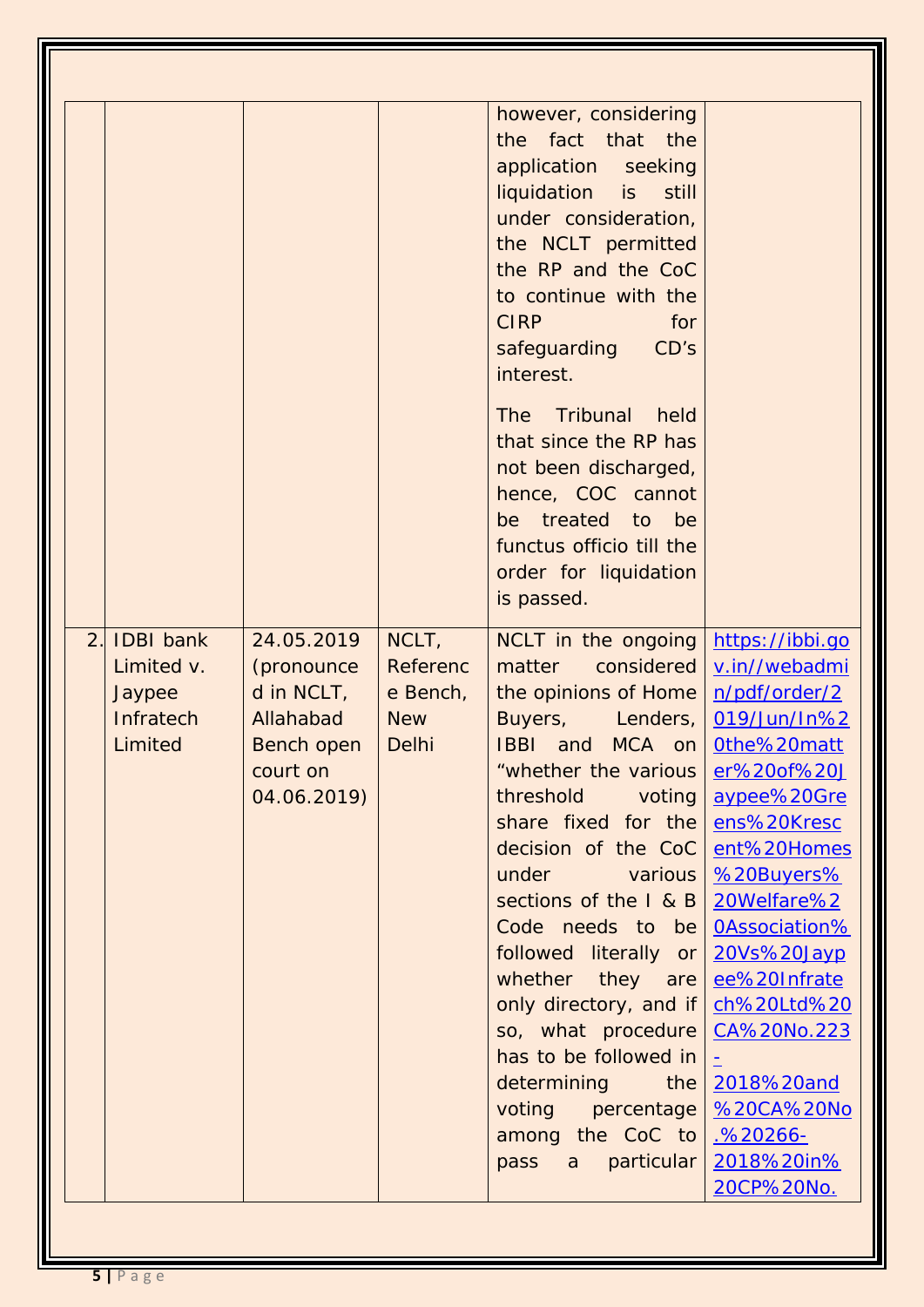| $7 - ALD -$<br>The Tribunal after<br>2017_2019-<br><b>taking</b><br>into<br>$06 -$<br>consideration all the<br>04%2020:17:<br>opinions held that:<br>42.pdf<br>The Committee of<br>Creditors (CoC),<br>taking taking<br>into<br>consideration section<br>21(2) of IBC, 2016,<br>shall comprise of all<br>financial creditors<br>and must<br>be<br>construed as one<br>and cannot<br>be<br>segmented class<br>wise particularly for<br>the<br>purpose<br>of<br>computation<br><b>of</b><br>voting share;<br>The voting share as<br>prescribed<br>and<br>required to<br>be<br>achieved under the<br>respective provisions<br>of IBC, 2016 are<br>mandatory in nature<br>and cannot be held<br>to be directory;<br>For the computation<br>voting share,<br>0f<br>class wise voting of<br>financial<br>creditors,<br>be it home buyers or<br>lenders or otherwise<br>and to treat the<br>majority vote of that<br>particular class<br>in |             |             |
|--------------------------------------------------------------------------------------------------------------------------------------------------------------------------------------------------------------------------------------------------------------------------------------------------------------------------------------------------------------------------------------------------------------------------------------------------------------------------------------------------------------------------------------------------------------------------------------------------------------------------------------------------------------------------------------------------------------------------------------------------------------------------------------------------------------------------------------------------------------------------------------------------------------------------------------|-------------|-------------|
|                                                                                                                                                                                                                                                                                                                                                                                                                                                                                                                                                                                                                                                                                                                                                                                                                                                                                                                                      | resolution? | %20(IB)%207 |
|                                                                                                                                                                                                                                                                                                                                                                                                                                                                                                                                                                                                                                                                                                                                                                                                                                                                                                                                      |             |             |
|                                                                                                                                                                                                                                                                                                                                                                                                                                                                                                                                                                                                                                                                                                                                                                                                                                                                                                                                      |             |             |
|                                                                                                                                                                                                                                                                                                                                                                                                                                                                                                                                                                                                                                                                                                                                                                                                                                                                                                                                      |             |             |
|                                                                                                                                                                                                                                                                                                                                                                                                                                                                                                                                                                                                                                                                                                                                                                                                                                                                                                                                      |             |             |
|                                                                                                                                                                                                                                                                                                                                                                                                                                                                                                                                                                                                                                                                                                                                                                                                                                                                                                                                      |             |             |
|                                                                                                                                                                                                                                                                                                                                                                                                                                                                                                                                                                                                                                                                                                                                                                                                                                                                                                                                      |             |             |
|                                                                                                                                                                                                                                                                                                                                                                                                                                                                                                                                                                                                                                                                                                                                                                                                                                                                                                                                      |             |             |
|                                                                                                                                                                                                                                                                                                                                                                                                                                                                                                                                                                                                                                                                                                                                                                                                                                                                                                                                      |             |             |
|                                                                                                                                                                                                                                                                                                                                                                                                                                                                                                                                                                                                                                                                                                                                                                                                                                                                                                                                      |             |             |
|                                                                                                                                                                                                                                                                                                                                                                                                                                                                                                                                                                                                                                                                                                                                                                                                                                                                                                                                      |             |             |
|                                                                                                                                                                                                                                                                                                                                                                                                                                                                                                                                                                                                                                                                                                                                                                                                                                                                                                                                      |             |             |
|                                                                                                                                                                                                                                                                                                                                                                                                                                                                                                                                                                                                                                                                                                                                                                                                                                                                                                                                      |             |             |
|                                                                                                                                                                                                                                                                                                                                                                                                                                                                                                                                                                                                                                                                                                                                                                                                                                                                                                                                      |             |             |
|                                                                                                                                                                                                                                                                                                                                                                                                                                                                                                                                                                                                                                                                                                                                                                                                                                                                                                                                      |             |             |
|                                                                                                                                                                                                                                                                                                                                                                                                                                                                                                                                                                                                                                                                                                                                                                                                                                                                                                                                      |             |             |
|                                                                                                                                                                                                                                                                                                                                                                                                                                                                                                                                                                                                                                                                                                                                                                                                                                                                                                                                      |             |             |
|                                                                                                                                                                                                                                                                                                                                                                                                                                                                                                                                                                                                                                                                                                                                                                                                                                                                                                                                      |             |             |
|                                                                                                                                                                                                                                                                                                                                                                                                                                                                                                                                                                                                                                                                                                                                                                                                                                                                                                                                      |             |             |
|                                                                                                                                                                                                                                                                                                                                                                                                                                                                                                                                                                                                                                                                                                                                                                                                                                                                                                                                      |             |             |
|                                                                                                                                                                                                                                                                                                                                                                                                                                                                                                                                                                                                                                                                                                                                                                                                                                                                                                                                      |             |             |
|                                                                                                                                                                                                                                                                                                                                                                                                                                                                                                                                                                                                                                                                                                                                                                                                                                                                                                                                      |             |             |
|                                                                                                                                                                                                                                                                                                                                                                                                                                                                                                                                                                                                                                                                                                                                                                                                                                                                                                                                      |             |             |
|                                                                                                                                                                                                                                                                                                                                                                                                                                                                                                                                                                                                                                                                                                                                                                                                                                                                                                                                      |             |             |
|                                                                                                                                                                                                                                                                                                                                                                                                                                                                                                                                                                                                                                                                                                                                                                                                                                                                                                                                      |             |             |
|                                                                                                                                                                                                                                                                                                                                                                                                                                                                                                                                                                                                                                                                                                                                                                                                                                                                                                                                      |             |             |
|                                                                                                                                                                                                                                                                                                                                                                                                                                                                                                                                                                                                                                                                                                                                                                                                                                                                                                                                      |             |             |
|                                                                                                                                                                                                                                                                                                                                                                                                                                                                                                                                                                                                                                                                                                                                                                                                                                                                                                                                      |             |             |
|                                                                                                                                                                                                                                                                                                                                                                                                                                                                                                                                                                                                                                                                                                                                                                                                                                                                                                                                      |             |             |
|                                                                                                                                                                                                                                                                                                                                                                                                                                                                                                                                                                                                                                                                                                                                                                                                                                                                                                                                      |             |             |
|                                                                                                                                                                                                                                                                                                                                                                                                                                                                                                                                                                                                                                                                                                                                                                                                                                                                                                                                      |             |             |
|                                                                                                                                                                                                                                                                                                                                                                                                                                                                                                                                                                                                                                                                                                                                                                                                                                                                                                                                      |             |             |
|                                                                                                                                                                                                                                                                                                                                                                                                                                                                                                                                                                                                                                                                                                                                                                                                                                                                                                                                      |             |             |
|                                                                                                                                                                                                                                                                                                                                                                                                                                                                                                                                                                                                                                                                                                                                                                                                                                                                                                                                      |             |             |
|                                                                                                                                                                                                                                                                                                                                                                                                                                                                                                                                                                                                                                                                                                                                                                                                                                                                                                                                      |             |             |
|                                                                                                                                                                                                                                                                                                                                                                                                                                                                                                                                                                                                                                                                                                                                                                                                                                                                                                                                      |             |             |
|                                                                                                                                                                                                                                                                                                                                                                                                                                                                                                                                                                                                                                                                                                                                                                                                                                                                                                                                      |             |             |
|                                                                                                                                                                                                                                                                                                                                                                                                                                                                                                                                                                                                                                                                                                                                                                                                                                                                                                                                      |             |             |
|                                                                                                                                                                                                                                                                                                                                                                                                                                                                                                                                                                                                                                                                                                                                                                                                                                                                                                                                      |             |             |
| relation<br>to<br>a                                                                                                                                                                                                                                                                                                                                                                                                                                                                                                                                                                                                                                                                                                                                                                                                                                                                                                                  |             |             |
| resolution,                                                                                                                                                                                                                                                                                                                                                                                                                                                                                                                                                                                                                                                                                                                                                                                                                                                                                                                          |             |             |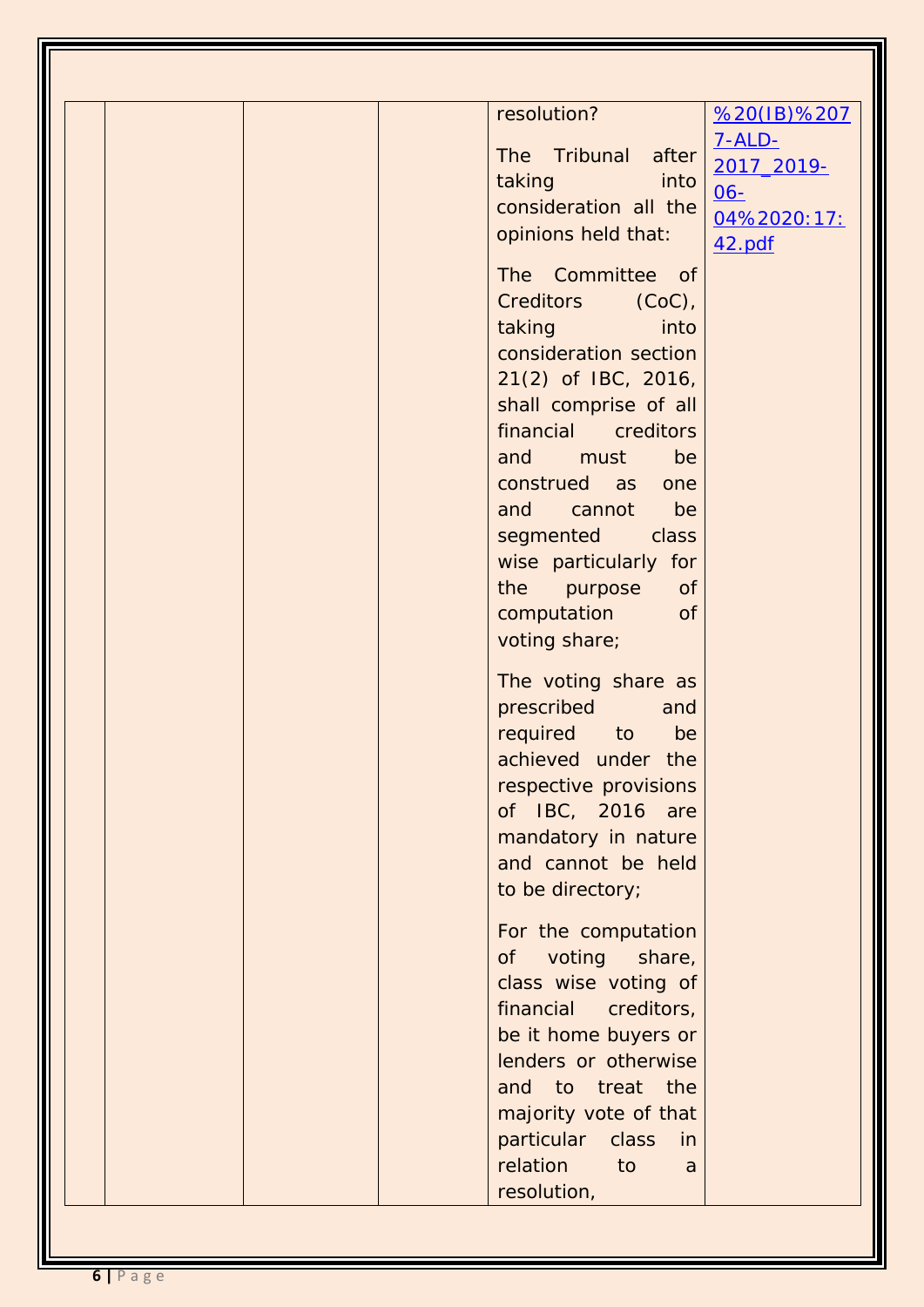| <b>Commission</b><br><b>Bench</b><br>Liquidator,<br>n/pdf/order/2<br>submitting that the<br>019/May/27th<br>er of Police | NCLT,<br>3.<br>27.05.2019<br>Application was filed<br>https://ibbi.go<br>S.Muthuraju<br>Chennai<br>by the Counsel of<br>v.in//webadmi<br>V. |
|--------------------------------------------------------------------------------------------------------------------------|---------------------------------------------------------------------------------------------------------------------------------------------|
| allowed to perform<br>019%20in%2                                                                                         | Liquidator was<br>and Another<br>%20May%202<br>not                                                                                          |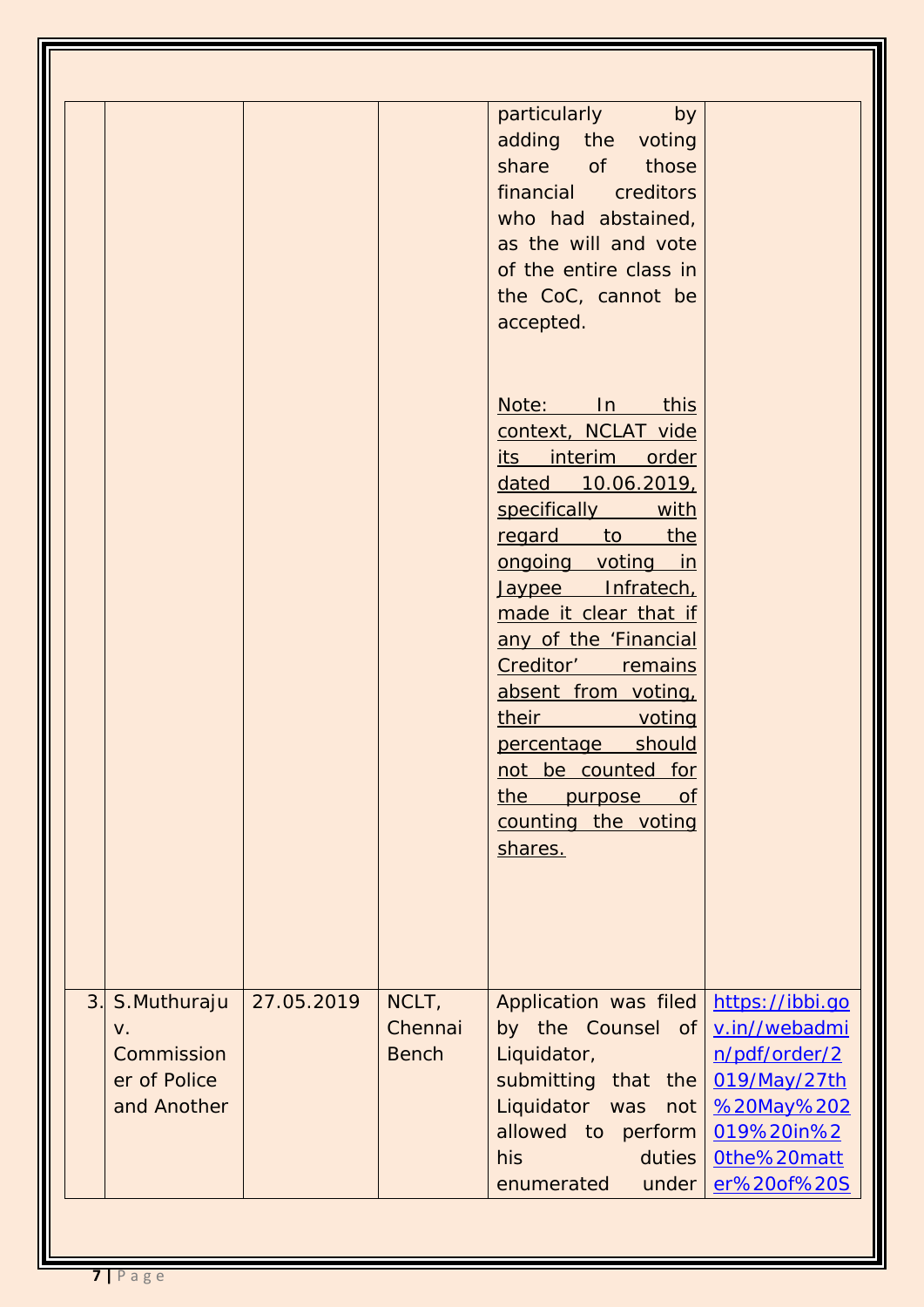|    |              |            |              | Section 35 of the                     | wastik%20Spi    |
|----|--------------|------------|--------------|---------------------------------------|-----------------|
|    |              |            |              | 1&B Code, 2016 and                    | nners%20Indi    |
|    |              |            |              |                                       |                 |
|    |              |            |              | sought<br>police                      | a%20Pvt.%20     |
|    |              |            |              | protection to enable   Ltd.%20MA-     |                 |
|    |              |            |              | him to discharge the                  | $504 -$         |
|    |              |            |              | duties as Liquidator                  | 2019%20in%      |
|    |              |            |              | of the Corporate                      | 20CP-288-IB-    |
|    |              |            |              | Debtor.                               | 2018 2019-      |
|    |              |            |              | <b>NCLT</b><br>Chennai                | $05 -$          |
|    |              |            |              | directed<br>Bench,                    | 29%2011:21:     |
|    |              |            |              | Superintendent<br><b>of</b>           | 10.pdf          |
|    |              |            |              | Police<br><b>of</b><br>the            |                 |
|    |              |            |              | concerned                             |                 |
|    |              |            |              | jurisdiction to give                  |                 |
|    |              |            |              | adequate<br>police                    |                 |
|    |              |            |              | protection to the                     |                 |
|    |              |            |              | Liquidator so that he                 |                 |
|    |              |            |              | could be in a position                |                 |
|    |              |            |              | perform<br>to to<br>his               |                 |
|    |              |            |              | duties.                               |                 |
|    |              |            |              |                                       |                 |
| 4. |              |            |              |                                       |                 |
|    | CS           | 27.05.2019 | NCLT,        | Application was filed                 | https://ibbi.go |
|    | SatyadeviAla |            | Chennai      | against<br>the                        | v.in//webadmi   |
|    | muri v.      |            | <b>Bench</b> | employees seeking                     | n/pdf/order/2   |
|    | Thuvakudi    |            |              | relief against their 019/May/27th     |                 |
|    | GB           |            |              | act of not allowing   %20May%202      |                 |
|    | Engineering  |            |              | the Applicant (buyer $0.19\%20$ in %2 |                 |
|    | Labour       |            |              | of the machinery) to                  | Othe%20matt     |
|    | <b>Union</b> |            |              | the<br>access                         | er%20of%20      |
|    |              |            |              | machinery for the                     | G%20B%20En      |
|    |              |            |              | purposes<br>of<br>their               | gineering%20    |
|    |              |            |              | removal.<br><b>The</b>                | Pvt.%20Ltd.%    |
|    |              |            |              | applicant<br>had                      | 20MA-505-       |
|    |              |            |              | purchased<br>the                      | 2019%20in%      |
|    |              |            |              | machinery by way of                   | 20CP-64-IB-     |
|    |              |            |              | e-auction<br>an                       | 2018_2019-      |
|    |              |            |              | conducted<br>the<br>by                | $05 -$          |
|    |              |            |              | Liquidator.                           | 29%2011:23:     |
|    |              |            |              | Counsel<br>for<br>the                 | 57.pdf          |
|    |              |            |              | <b>Employees</b><br>Union             |                 |
|    |              |            |              | filed a memo<br>that                  |                 |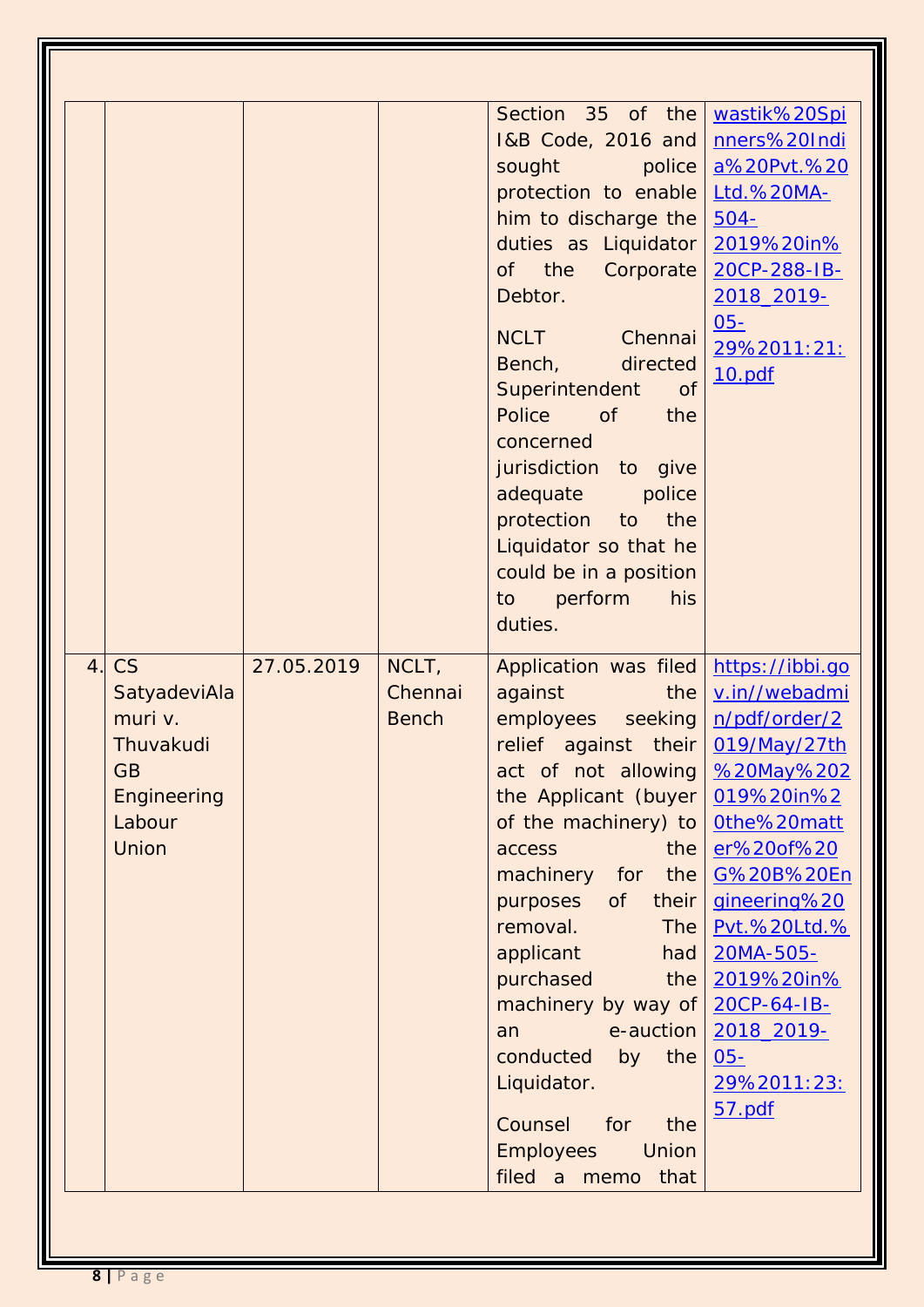|    |                                |                       |                                    | the<br>employees<br>will<br>create<br>not<br>any<br>hurdle for removing<br>machinery<br>by<br>the<br>the Applicant.                                                                                                                                                                                                                                                                                                                                                                               |                                                                                                                                                                                                                                                                                                        |
|----|--------------------------------|-----------------------|------------------------------------|---------------------------------------------------------------------------------------------------------------------------------------------------------------------------------------------------------------------------------------------------------------------------------------------------------------------------------------------------------------------------------------------------------------------------------------------------------------------------------------------------|--------------------------------------------------------------------------------------------------------------------------------------------------------------------------------------------------------------------------------------------------------------------------------------------------------|
| 5. | HM<br>Pvt. Ltd. v.<br>TangedCo | textiles   24.05.2019 | NCLT,<br>Chennai<br><b>Bench</b>   | In the matter, the<br><b>Resolution Plan was</b><br>approved by the AA<br>and<br>was<br>being<br>implemented. In the<br>meantime, the CD<br>received<br>notice<br>a<br>asking to make<br><b>of</b><br>payment<br>its<br>electricity dues<br>in in<br>default of which the<br>electricity connection<br>shall<br>be<br>disconnected.<br>Realising<br>the<br>necessity,<br><b>NCLT</b><br>directed for a stay<br>on the notice issued<br>electricity<br>by<br>department<br>till<br>further orders. | https://ibbi.go<br>v.in//webadmi<br>n/pdf/order/2<br>019/May/24th<br>%20May%202<br>019%20in%2<br>Othe%20matt<br>er%20of%20S<br>ubburaj%20S<br>pinning%20Mil<br><b>Is%20Pvt.%2</b><br>OLtd.%20MA-<br>$503 -$<br>2019%20in%<br>20CP-655-IB-<br>2017_2019-<br>$\underline{05}$ -<br>28%2015:58:<br>56.pdf |
| 6. | C C <br>v. Punj Lloyd<br>Ltd.  | Bank 22.05.2019       | NCLT,<br>Principle<br><b>Bench</b> | <b>On</b><br>application<br>an<br>filed under Section<br>$22(3)(b)$ of Code<br>seeking permission<br>for replacing the IRP<br>with<br>$\overline{a}$<br>newly<br>RP, The<br>proposed<br>NCLT, after finding<br>that<br>the<br>requirements of law<br>are fulfilled and that<br>the<br>replacement<br>be in order,<br>shall                                                                                                                                                                        | https://ibbi.go<br>v.in//webadmi<br>n/pdf/order/2<br>019/May/PB%<br>$20 -$<br><b>%20ICICI%20</b><br>Bank%20Ltd<br>%20Vs.%20P<br>unj%20Lloyd<br>%20Ltd. 22.0<br>5.2019_appoi<br>ntment%20of<br>%20RP 2019-                                                                                              |